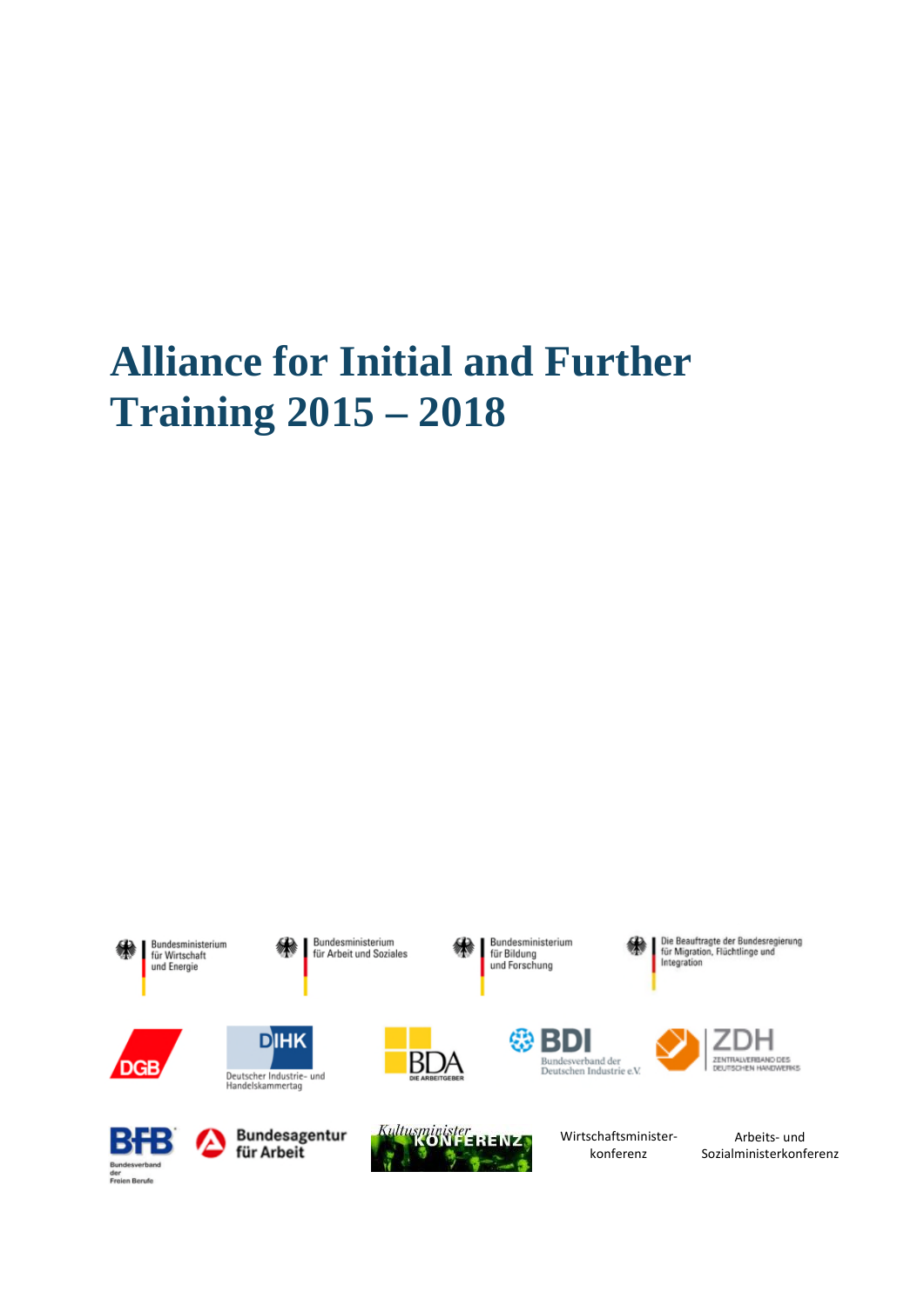### **Vocational training is a success story for young people and companies**

The dual system of vocational training in Germany offers young people a broad-based, high-value vocational qualification and ensures that the companies can draw on an outstanding pool of skilled labour coming on to the market.

The training provided is so close to actual working life that it sets young people up well for the world of work and, via further training options, opens up a variety of prospects for their careers and personal lives.

Well-trained skilled workers form the backbone of the innovative capacities of Germany's companies. The dual system of vocational training in Germany is the reason why we have low youth unemployment compared with the situation in other European countries.

A well-grounded, comprehensive vocational training course with a modern curriculum provides a good platform on which the young people and the companies can cope with the changing needs of the world of work. Many countries are interested in integrating elements of the dual model into their education systems.

## **Vocational training is a vital factor for Germany's competitiveness**

The dual vocational training system is a key factor for the success and competitiveness of Germany's economy. Vocational training plays an essential role in providing the German economy with the skills it needs, and makes a vital contribution towards strengthening its innovative capacities and competitiveness.

We have a shared interest in continuing to strengthen the dual system of vocational training in Germany and in highlighting even more clearly its significance and the opportunities it generates for careers and skilled employment.

The business community, the trade unions, the Federal Government, the Federal Employment Agency and the *Länder* want to work together in the Alliance for Initial and Further Training and ensure that vocational training remains fit for the future and promote it amongst young people and their parents, in schools and higher education institutions, and in society in general.

There will be a joint campaign in which the members of the Alliance will promote and strengthen vocational training. The value of vocational training should once again become more deeply anchored in society.

Vocational training deserves the same degree of public regard as academic training. We need both vocational and academic training to maintain our economy's competitiveness. We need joint efforts to make a switch between the systems a natural progression, and we must improve permeability. The dual system of vocational training ensures that the necessary skills are delivered to the labour market and, like academic training, it offers a good platform for successful career development.

It is vital to enhance and improve the focus on future occupations at all schools. This will also play a major part in reducing the high number of young people switching or dropping out of courses, both in vocational and in academic training.

The social partners, the companies, the chambers and the vocational schools make a major contribution towards the success of the dual system. The social partners ensure that a fair balance is struck between the interests of employers and employees, particularly in terms of the ongoing evolution of the dual training system and the rules which govern it.

The situation on the training market has changed fundamentally over the last few years. There are considerable regional disparities. Due to the demographic trend, the number of school leavers will continue to fall in the coming years. At the same time, there is an increasing mismatch between the career hopes of young people and the regional availability of training places. In recent times, this development has become worse due to the increasing desire on the part of young people to study for a degree.

On the one hand, the number of people signing training contracts has decreased. On the other, many of the training places on offer remain unfilled. We also want to improve the opportunities for disadvantaged and disabled young people and for young people with migrationrelated problems to obtain vocational qualifications.

According to current forecasts, which take into consideration the immigration seen over the last few years and a higher labour participation rate, the labour force is expected to shrink by more than a million by 2030. The most severe shortages are expected to occur amongst skilled workers with vocational qualifications.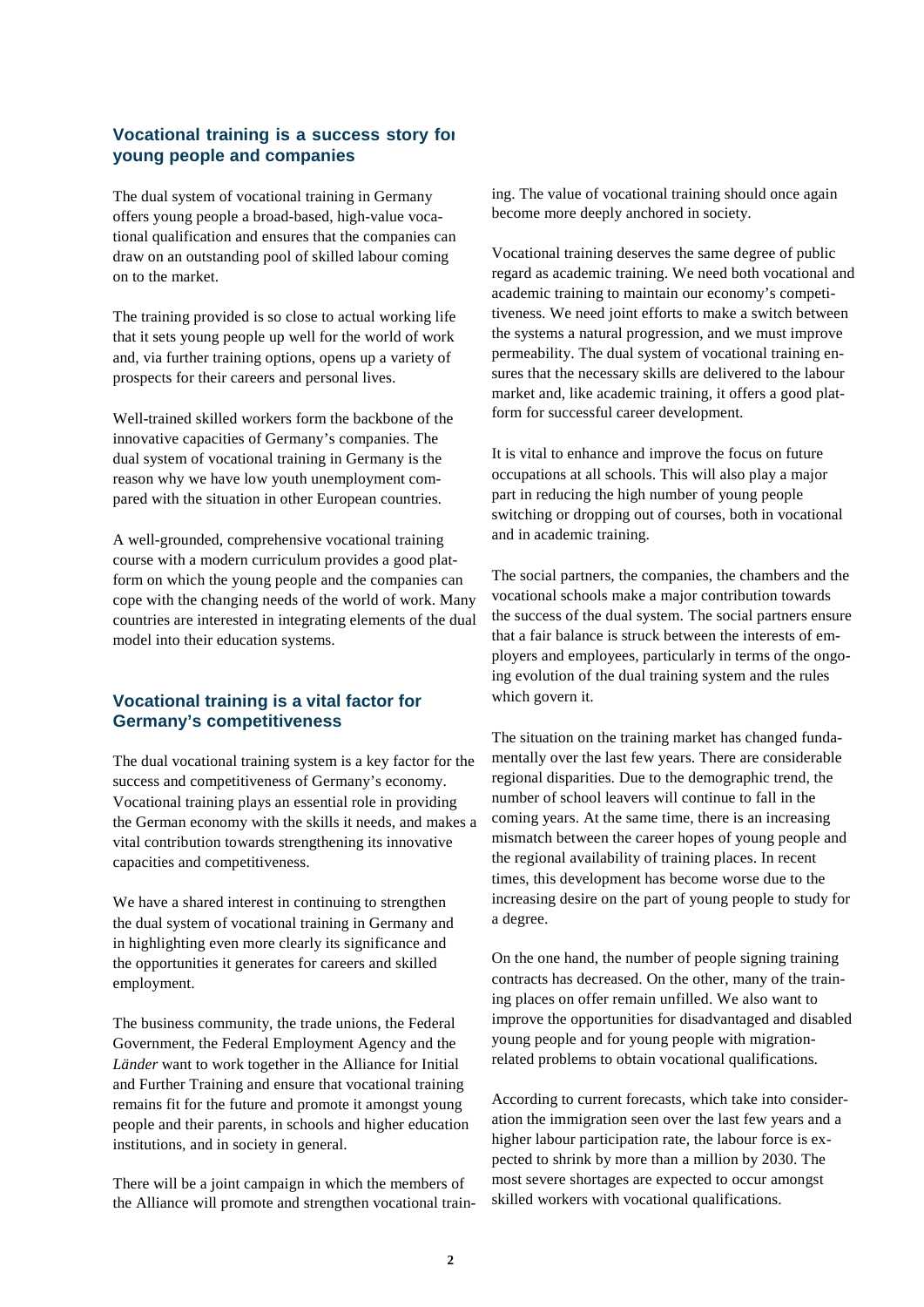The business community, the trade unions, the Federal Government and the *Länder* agree that they wish to work together to improve the situation on the vocational training market. In the Alliance for Initial and Further Training, they have set out the following objectives:

- to clearly enhance the significance and attractiveness of vocational training in Germany,
- to further reduce the number of young people without a school-leaving certificate,
- to provide each person interested in training with a "path" - in the context of the training guarantee addressed in the Coalition agreement - which can lead him or her as quickly as possible to a vocational qualification,
- to achieve a lasting reduction in the mismatch between applicants and companies, both in regional and occupational terms,
- on the basis of better data, to increase the number of training places on offer and the number of companies willing to provide training,
- to further reduce the number of young people in the transitional sphere, and to orient the transitional sphere to state-recognised vocational training courses as much as possible,
- to keep developing the quality of the training.
- to strengthen further training, and particularly to strengthen upgrading training.

Here, vocational training for young people is a clear priority.

The partners in the Alliance wish to work together both to attract more high-achieving young people into vocational training and to make it possible for more young people with worse initial prospects, young people with migrationrelated problems, and people with disabilities to enter vocational training.

The partners in the Alliance have identified strategic fields of action and agreed on measures.

#### **Preparing young people better for their occupation and the world of work**

The foundations for the choice of occupation and successful training of young people are laid in schools, families and the social environment.

The Alliance aims to ensure that each young person is given the necessary preconditions for successful vocational training and that the orientation towards future careers is strengthened in all types of schools.

A greater orientation towards the world of work at all schools will also play an important part in reducing the growing number of people switching and dropping out of both vocational and academic courses.

To this end, the partners in the Alliance are launching the following measures:

- Working from their various programmes and structures, and in cooperation with the Federal Government, the *Länder* will develop a coherent concept for vocational orientation and the transition from school to work. They will roll this out in close collaboration with all the local stakeholders. In particular, it is necessary to identify the potential of young people at an early stage and to ensure that they are given tailored, ongoing support as they orient themselves to a (choice of) career. For young people with a disability, this is of particular importance, as it provides an essential foundation for the most inclusive start possible in working life. With a view to providing comprehensive, needs-based careers advice, the*Länder* and the Federal Employment Agency will ensure that in future the dual system of vocational training is also given more prominence as a career prospect at*Gymnasium* (grammar) schools.
- The *Länder* will work to ensure that career orientation is made a firm element of initial and further training for teachers, and is also a task to be covered by schools with the involvement of the Federal Employment Agency.
- The best place to experience the real world of work is inside a company. High-quality internships offer both young people and companies the chance to build up lasting contacts, and can be a door-opener into a company offering vocational training. Other players (e.g. the public service) are also involved in this area.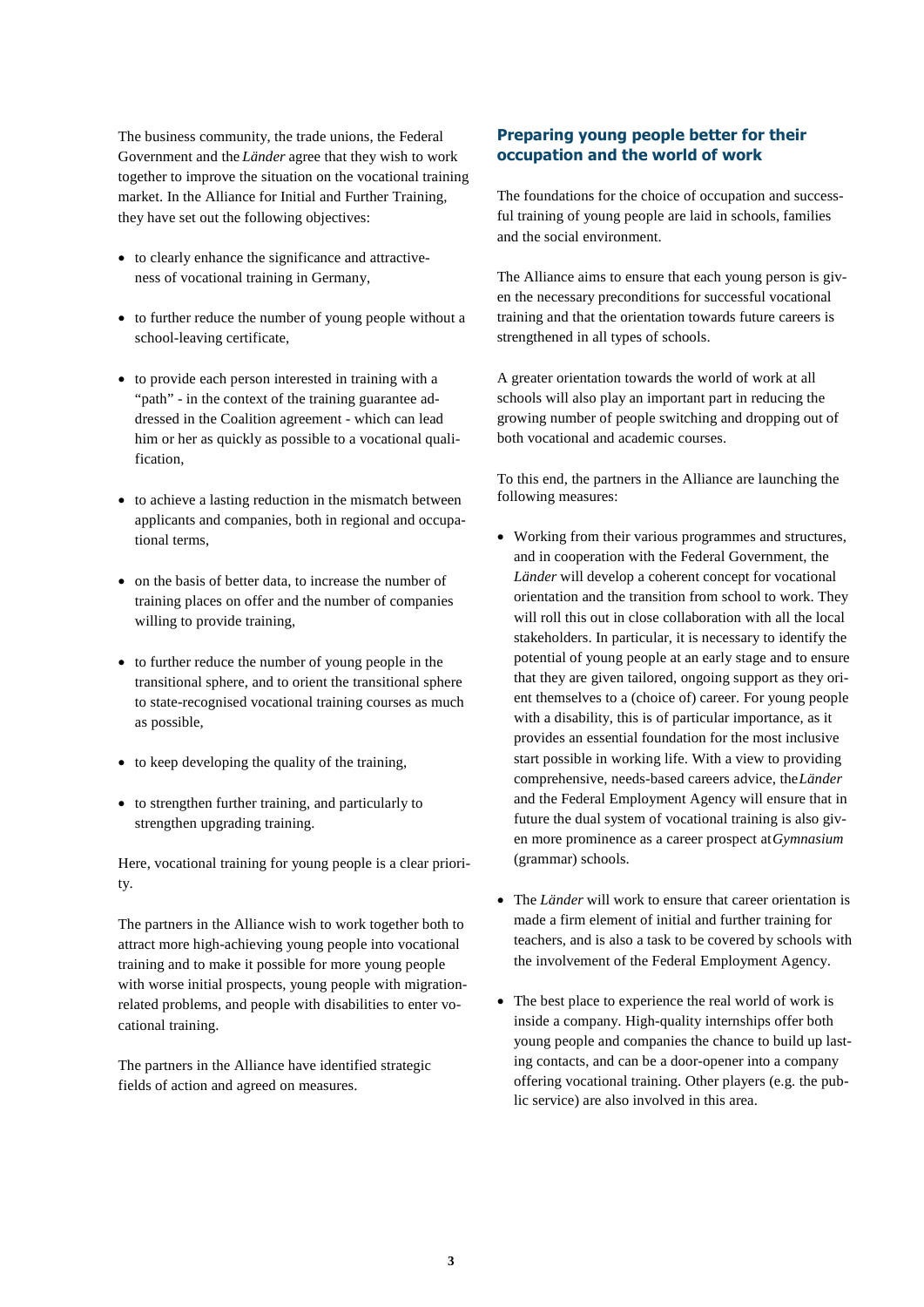- Each year, the business community will offer 500,000 internships for school students across the country as part of their career orientation. In order to ensure that these internships offer genuine added value for companies and school students, joint quality standards are being developed by the business community, trade unions and the *Länder*. Further to this, both teachers and advisers from the local employment agencies are to be able to participate in individual internships in companies.
- The business community and the trade unions will increase their commitment within the regional structures to early-stage orientation to careers and the world of work for school students. In order to implement this, the business community will for example make it possible for each interested school to engage in cooperation with companies.
- The *Länder* will examine the need to amend their legislation in order to improve the cooperation between general schools and the providers of vocational training and the welfare organisations so that an early dovetailing of the measures can offer each young person the best possible support as he or she moves on into working life. It is important to obtain and record better and more focused statistics on the transition from school to working life. The aim is to intensify the cooperation in the various "Young People and Career" alliances (e.g. careers agencies for young people) with the general schools. In order to achieve this, the partners in the Alliance will discuss and develop joint criteria for success.

All of the Alliance partners will offer various activities in the regions as part of a nationwide "Training Week" at the beginning of the year to promote the attractions of dual vocational training and its career opportunities. Also, they will keep up their efforts to promote vocational training.

### **Giving everyone a chance to obtain in-company training**

Every applicant is to receive an offer which can lead to a vocational qualification.

The priority will be placed on training in companies.

The business community will make available a sufficient number of training places for this. It will undertake additional efforts to make this happen, and intends to provide 20,000 additional training places in 2015 compared with the number of training places reported to the Federal

Employment Agency in 2014. We wish to maintain this level in the following years as well.

The chambers will contact individual companies which were unable to conclude any training contracts in the preceding year and will give them advice to improve their prospects of filling their training places. In mid-2015, the partners in the Alliance will agree on further measures and services for the 2016-2018 period.

The business community will make each young person wishing to receive a training place three offers of vocational training if he or she does not have a contract by 30 September. Here, the occupational and geographical mobility of the young person plays an important role, and may be backed with support from the local employment agencies or the *Länder*.

Collective agreements between employers and trade unions can make a contribution towards adequate provision of vocational training in general and for disadvantaged and disabled young people and people with migration-related problems in particular.

As part of the "Education Chains" initiative, the Federal Government and the Federal Employment Agency will cover the funding requirement for the career entry support programme for young people at risk of failing to obtain the lower secondary school leaving certificate up to the 2018-2019 school year (measure commencing in the school year before the pupils' final year), and as far as possible will include more schools in the initiative. The aim is to integrate these young people directly into vocational training in a company wherever possible.

The partners in the Alliance, and particularly the business community and the trade unions, will conduct joint measures to significantly increase the proportion of young migrants receiving vocational training. In particular, this includes a greater expansion of local networks of chambers, trade unions and migrants' associations. More efforts are to be made to address the young people's families. Also, the proportion of companies providing training which are owned by someone with a migrant background is to be increased further. To this end, successful projects like KAUSA (Coordination Office for Training in Foreign-Owned Companies) are to be continued and expanded.

The business community and the trade unions will make it easier to find training places in different regions via specific services such as apprenticeship exchanges and mobility assistance for young people from different regions. Young people receiving instruction in the form of teaching blocks should not have to cope with additional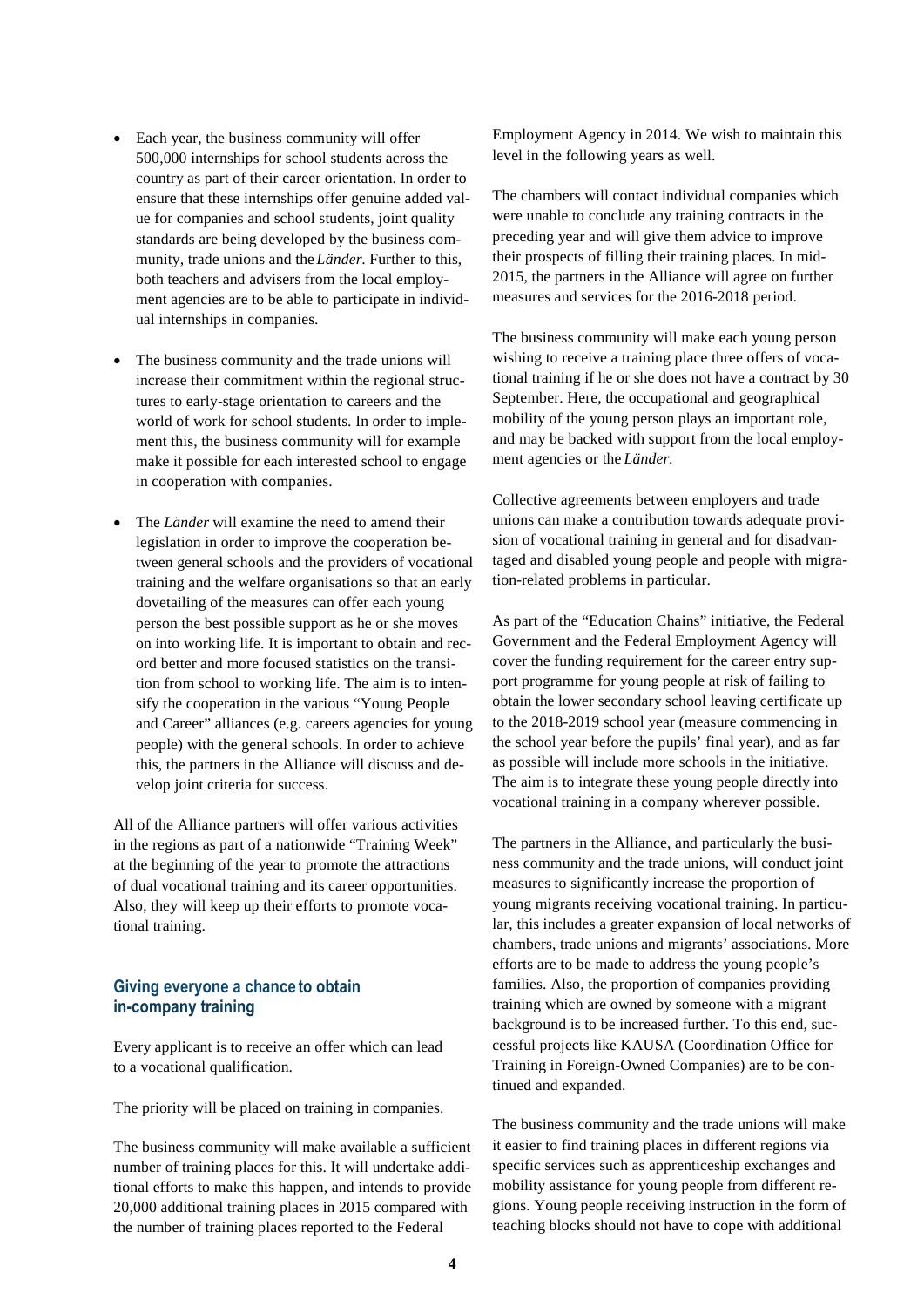costs. Against this background, the*Länder* will examine the possibility of cross-regional local public transport tickets for these young people receiving training. The Federal Employment Agency is expanding its advisory services for young people interested in receiving training by providing detailed advice not only for the young person's main career interest, but also for the second or third interest, and will provide information about training places outside the region and the related mobility assistance. Also, in future applications for and approvals of vocational training grants from the Federal Employment Agency will be able to take place online.

The Federal Employment Agency will expand the assistance available for certain trainees. All young people who need this support in order to take up and successfully complete their training will be able to obtain it in future. The Federal Government initiate legislation to achieve this.

The new instrument of assisted training particularly aims to support small and medium-sized enterprises which offer training to lower-achieving young people. In order to ensure that assisted training meets with a high take-up rate, the detailed concept of this programme is being coordinated by the Federal Employment Agency with the business community and the trade unions.

The business community and the trade unions will promote the assisted training concept in the companies.

We believe that the instrument of assisted training is a good way to encourage more young people to obtain a vocational qualification and to support the young people as they receive their training. We now want to roll out the assisted training programme. In a first step, we aim to offer up to 10,000 places for assisted training in the 2015-16 training year. The funding for the assisted training comes from the budget of the Federal Employment Agency and, in the case of young people covered by the subsistence allowance for job-seekers, from the integration budget of the job centres. The partners in the Alliance also wish to put the assisted training scheme on a permanent footing. In 2015, they will take a joint decision on the expansion and its funding from the 2016-17 training year. The Federal Government will launch legislation for the instrument of assisted training.

The partners in the Alliance will evaluate the experience made with assisted training, other training-related support and the career entry support programme.

In order to stop people dropping out of training, the Federal Government and the *Länder* want to continue or build on programmes like "VerA" (preventing drop-outs and strengthening young people receiving vocational training), "QuABB" (qualified vocational pedagogical support for training in vocational schools and companies) and "Stark für Ausbildung" (strong for training). The partners in the Alliance want to see greater use being made of the support available for people receiving training.

Help is to be given to young people from abroad who receive training via the MobiPro-EU programme (Special Programme for Promotion of Occupational Mobility of Young People Interested in Vocational Training and of Unemployed Professionals from Europe) in order to prevent them from dropping out of training, via the existing possibilities to offer professional and closely meshed support and appropriate language teaching.

In the case of young people who do not immediately commence vocational training, the business community will provide 20,000 "introductory training" (EQ) places a year as a bridge into vocational training. The business associations and the trade unions will encourage companies to provide introductory training places for disadvantaged young people (EQ Plus) and for young people with migration-related problems. The introductory training courses are to be particularly focused on these target groups. In order to increase the take-up of EQ and especially of EQ Plus places, chambers and trade unions will provide young people with information about this option. Companies issue documents of confirmation for those who successfully complete their introductory training courses. On this basis, the chambers will issue certificates in response to an application from the young person or the company.

The Federal Employment Agency will encourage employers to take on more disadvantaged young people and young people with migration-related problems under the EQ and EQ Plus schemes. The*Länder* will guarantee the right for all EQ participants to attend a vocational school course.

Vocational training in companies will continue to be the priority in future. Young people seeking a training course will receive training outside companies on a cooperative basis only if the individual in question did not receive any offers from a company. In this way, where individuals have problems, the services on offer to them can be closely related to the companies, and this can facilitate their entry into the world of work. These services will be organised by the Federal Employment Agency on an individual basis in coordination with the other regional partners in the Alliance.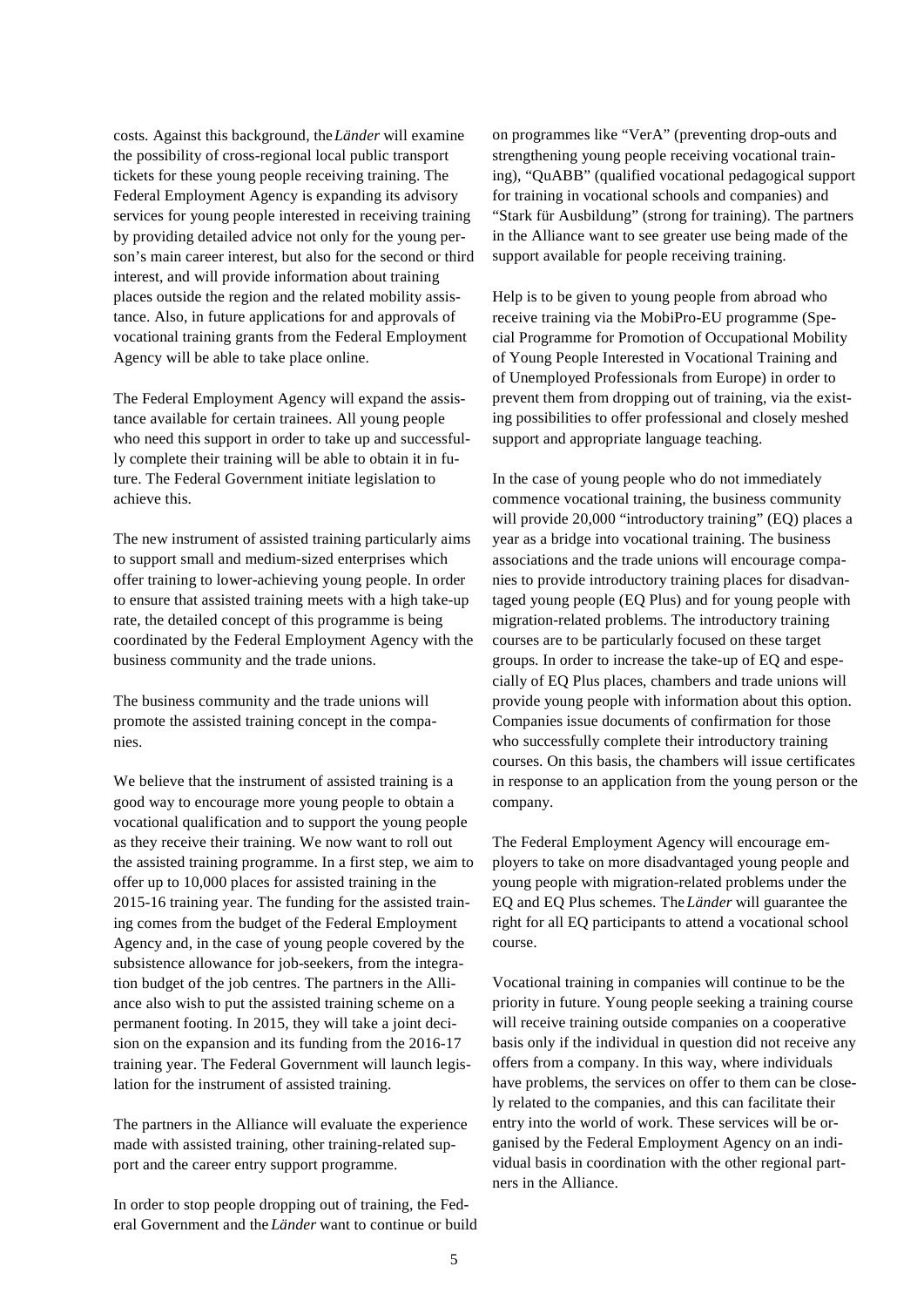The business community is prepared to take more young people receiving cooperative training outside the companies and to integrate them into in-company training after the first year of training. In order to achieve this, false incentives to remain in training courses outside the companies are to be reduced.

Various *Länder* measures offer some possibilities to catch young people in danger of falling through the system; here, again, the aim is to be to transfer these people into in-company training.

People with no vocational qualification bear by far the greatest risk on the labour market. In the group of 25-34 year-olds, approximately 1.4 million people do not have a vocational qualification. The Federal Government and the *Länder* are sticking to the promise made at the Dresden education summit and wish to reduce the ratio of young people without any training from roughly 13% at present to 8% in 2018. The partners in the Alliance agree to motivate and attract these people into vocational training as a "second chance". To this end, the Federal Employment Agency will work together with the Federal Government, the business community and the trade unions to develop the measures further.

#### **Improving the attractiveness and the quality**

The partners in the Alliance wish to improve the quality and the attractiveness of dual vocational training.

The training on offer has to be of high quality at both places of instruction - in the company and in the vocational school - if young people are to find it an attractive option and they and their parents are to choose it.

To achieve this, the following measures are planned:

- The partners in the Alliance want to make dual vocational training more attractive by offering additional services. These include the expansion of the availability of combined initial and further training courses, periods spent abroad, and additional qualifications. The intention is to attract more high-achieving school students into the dual vocational training system.
- The partners in the Alliance will work together to make significantly more part-time training courses possible in future. The business community and the *Länder*, which are responsible for the vocational schools, agree that the training environment needs to be made more family-friendly, whilst taking account of the needs of the companies. The aim is to achieve an equally weighted reduction in the time

spent receiving instruction in vocational schools and in companies.

- The *Länder* want to maintain the availability of vocational school services at reasonable distances. This includes the retention of the "specialised class" principle and the development of concepts to attract qualified specialised instructors and to ensure that the vocational schools can keep pace with advances in technology. The *Länder* will ensure that the quality of the vocational schools is maintained by undertaking regular assessments. The demographic development offers scope for this.
- The business community and the trade unions are joint advocates of high-quality in-company training. Together, they will disseminate examples of good training.

The works councils are also doing more in the companies to promote good training. The chambers are fulfilling their mandate to ensure the quality of training in the companies.

- The business community and the trade unions will work together to develop a low-threshold complaints management system and will test it out on a pilot basis in selected regions so that young people experiencing problems with the quality of the training can receive better support. The umbrella associations of the business community and the trade unions would like the vocational training committees to focus regularly on the question of quality.
- The business community and the trade unions want to reduce the number of contracts being terminated without an alternative on offer.
- The Federal Government will continue to work with the business community and the trade unions to foster the cross-border mobility of the trainees.

#### **Strengthening advanced vocational training**

Vocational and academic training are of equal value. They are two good ways into the world of careers and work, and both open doors towards further qualifications and career opportunities. The partners in the Alliance support the equality of vocational and academic training. They want to increase the permeability between the educational systems in both directions and to get this message across much more strongly. The following is agreed: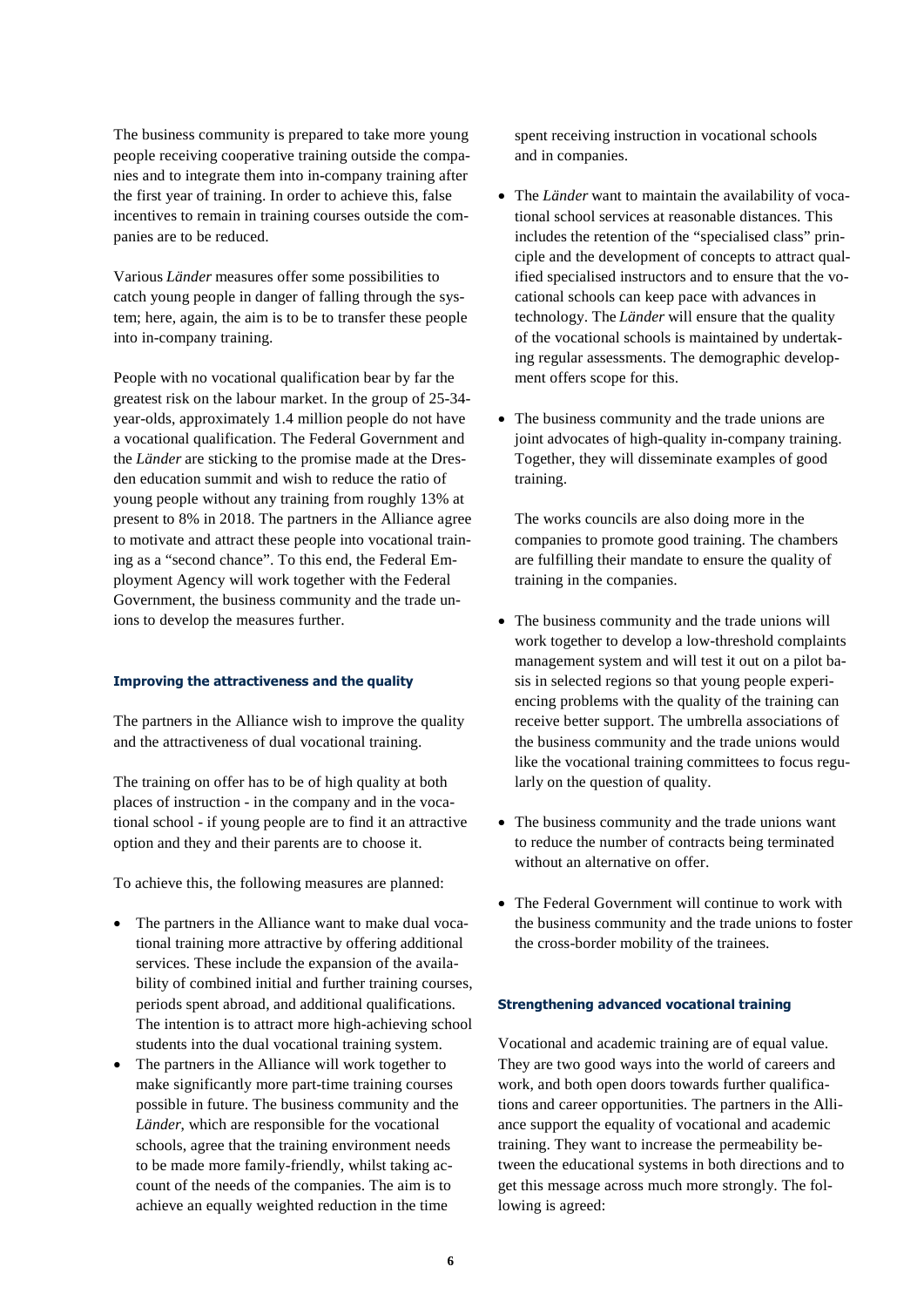- The *Länder* will work to ensure that the higher education institutions open themselves up more to people with vocational qualifications (including appropriate integrational measures). This will particularly involve a further reduction in barriers to people who have completed their vocational training (entry examinations, periods of professional experience, trial semesters, etc.).
- The Länder want a transfer of credits to be possible between higher education institutions for selected occupations and related degree courses.
- The partners in the Alliance want to target those dropping out of higher education and attract them into initial and further vocational training. The Federal Government and the Länder will back private-sector activities, and particularly those of the chambers, with corresponding measures.
- All the partners in the Alliance want the opportunities to receive upgrading training and the funding available for this to become better known.
- In close cooperation with the business community and the trade unions, the Federal Government will launch legislation to adapt the Upgrading Training Assistance Act.
- In the field of further vocational training, the partners in the Alliance particularly want to focus on "second chance" training for employees without a qualification. They want even more use to be made of the possibilities to provide support, and to develop these possibilities further so that young adults without vocational training in particular can obtain a vocational qualification.
- From 2015, the business community and the trade unions will, with support from the Federal Government, implement measures to promote further training in practice under the "ESF social partner guidelines on securing skills: offering further training and promoting equality". The partners in the Alliance will take advantage of the findings from the implementation of this programme and will examine the ways to roll out good practice across the country.

## **Acting together**

The changed situation on the labour market necessitates networked and transparent action by all stakeholders at Federal, *Länder* and municipal level. Support is given to structured approaches in the *Länder*. The partners in the Alliance will make use of the practical experience made by the companies providing training. An ongoing analysis of the challenges forms the basis for a review of the policies and the funding conditions. This is the only way to ensure that people interested in receiving training go straight into companies for that training, and that no-one is "lost" after they leave general school. The Alliance for Initial and Further Training takes a partnership-based approach. Each partner makes its own substantive contributions. All of the stakeholders in the Alliance will regularly assess (in terms of quality and quantity) the agreed targets and contributions. Where necessary, they will bring them into line with the current developments on the training market.

Further indicators are to be developed jointly in the first year. To this end, better data are to be obtained on the number of vocational training places available and the number of companies willing to provide training.

The Alliance has two bodies: a high-level steering group and a working-level committee. The working-level committee will undertake a regular assessment of the ongoing activities of the Alliance and will pinpoint current challenges on the training market. Also, the committee will hold workshops with practitioners in the field of initial and further training. It will prepare the meeting of the steering group in which the leaders of the partners in the Alliance will exchange views. This will take place each spring.

The Alliance for Initial and Further Training will run until the end of 2018.